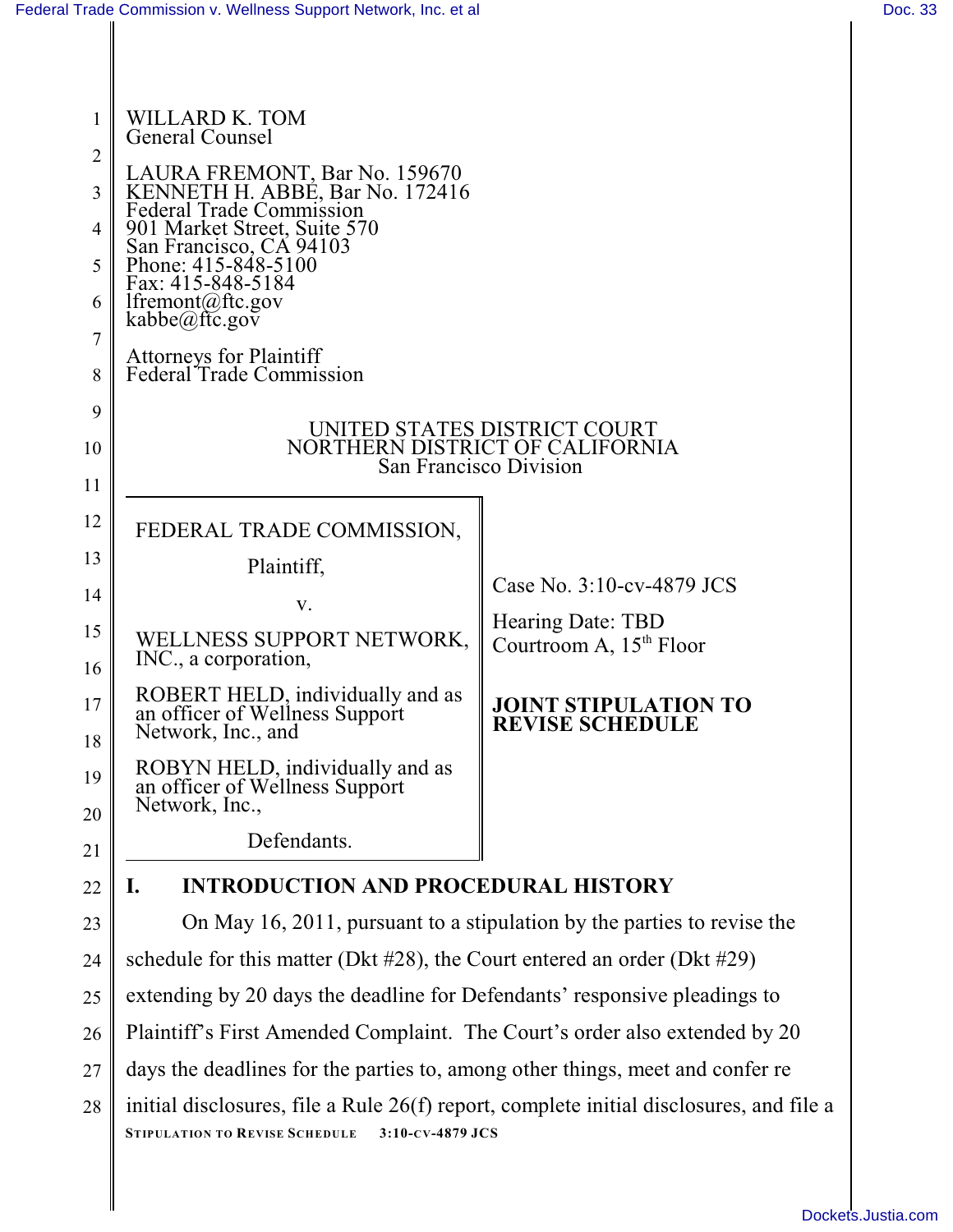1 2 3 4 Case Management Statement. In the parties' stipulation, the parties had requested revision of the schedule due to scheduling conflicts and a desire to perform the tasks required by the *Order Setting Initial Case Management Conference* (Dkt. #3) more accurately and efficiently.

5 6 7 8 9 10 On June 8, 2011, Defendants filed their *Notice of Motion and Motion to Dismiss First Amended Complaint* (Dkt. #30) ("Motion to Dismiss"). The hearing date was set for July 22, 2011. Pursuant to newly revised L.R. 7-3(a) and L.R. 7-3(c), the deadline for Plaintiff's opposition to the Motion to Dismiss would be June 22, 2011, and the deadline for Defendants' reply would be June 29, 2011.

11 12 13 14 15 16 17 In addition, on June 13, 2011, the Court, via a Clerk's Notice (Dkt. #31), extended the date for the hearing on Defendants' Motion to Dismiss from July 22, 2011 to September 16, 2011. The Court also extended the date of the case management conference to September 16, 2011, and ordered that the case management conference statement be filed by September 9, 2011. The Court reiterated the June 22 and June 29 dates for filing of Plaintiff's opposition to the Motion to Dismiss and any reply by Defendants.

18 19 20 21 22 23 24 25 26 27 Due to scheduling conflicts, and pursuant to L.R. 6-2 and L.R. 7-12, the parties have agreed to, and respectfully request the Court to approve, an extension of one week for filing of Plaintiff's opposition to Defendants' Motion to Dismiss, and an extension of one week for filing of Defendants' reply. In addition, due to the Court's extension of the case management conference and filing of the case management statement, the parties respectfully request that the associated deadlines set in the Court's May 16, 2011 Order (Dkt. #29) be extended as set forth in the schedule below. The hearing date, case management conference date, and case management conference statement date set by the Clerk's Notice (Dkt. #31) would not change.

28

//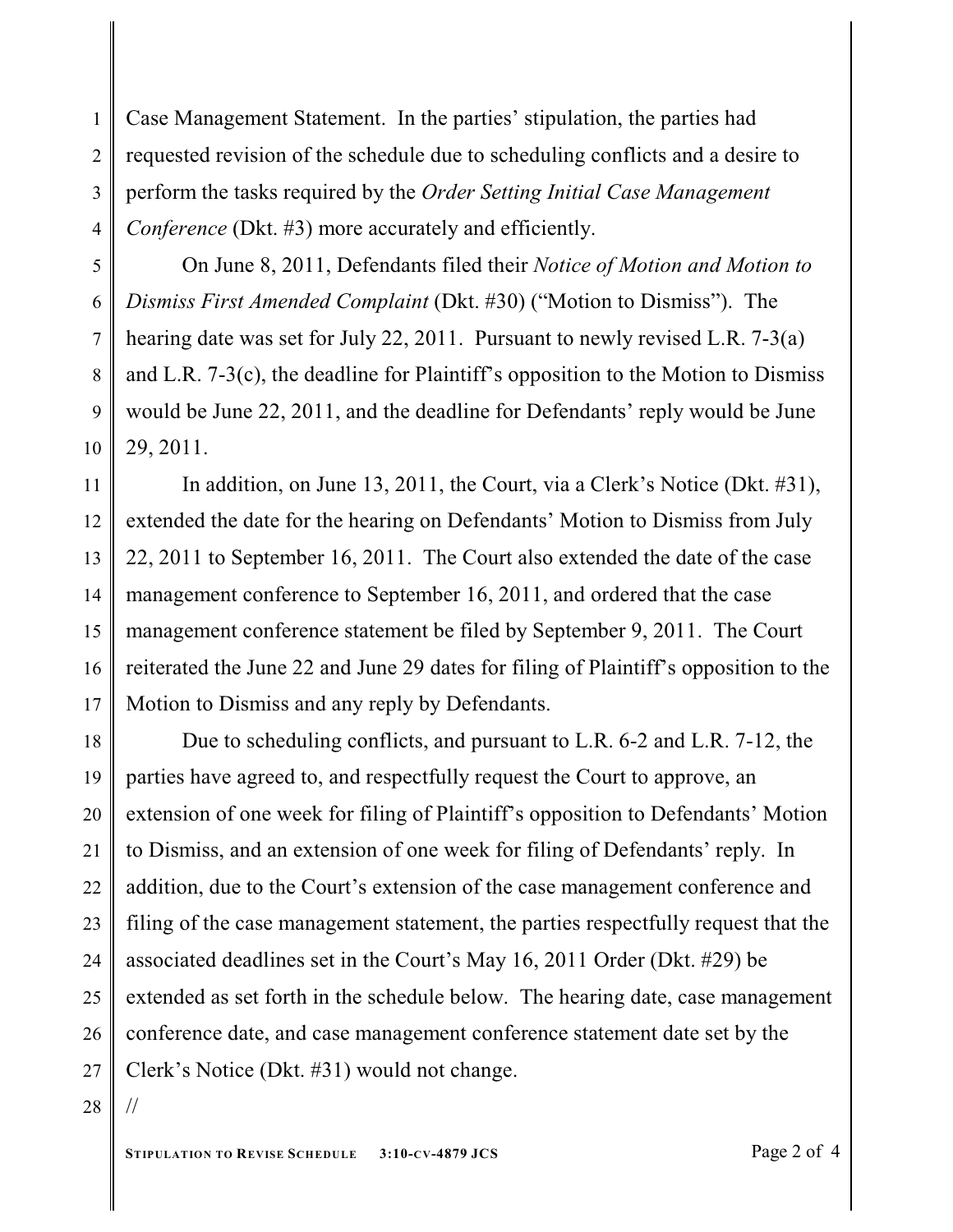1 II. PROPOSED REVISED SCHEDULE

2 3 The parties propose the following modifications to the current schedule for this case:

4 5 1. Plaintiff's opposition to Defendants' Motion to Dismiss shall be filed no later than June 29, 2011.

6 7 2. Defendants' reply to Plaintiff's Opposition, if any, shall be filed no later than July 6, 2011.

8 9 3. The last day to meet and confer regarding initial disclosures, early settlement, ADR process selection, and discovery plan shall be August 26, 2011.

10

4. The last day to file for ADR Certification shall be August 26, 2011.

11 12 5. The last day to file either a Stipulation to ADR Process or Notice of Need for ADR Phone Conference shall be August 26, 2011.

13 14 15 6. The last day to file Rule 26(f) reports, complete initial disclosures or state objections in a Rule 26(f) report, and file a Case Management Statement, shall be September 9, 2011.

16 17 7. The Initial Case Management Conference shall be held on September 16, 2011 at 9:30 a.m.

18 **III. CONCLUSION**

19 20 The parties respectfully request that the Court revise the schedule as set forth above.

| 21 |                                                                             | Respectfully submitted,                                  |             |
|----|-----------------------------------------------------------------------------|----------------------------------------------------------|-------------|
| 22 | DATED: June 15, 2011                                                        | /s/ Laura Fremont                                        |             |
| 23 |                                                                             | <b>LAURA FREMONT</b>                                     |             |
| 24 |                                                                             | <b>KENNETH H. ABBE</b><br><b>Attorneys for Plaintiff</b> |             |
| 25 |                                                                             | FEDERAL TRADE COMMISSION                                 |             |
| 26 | (The filer attests that concurrence in the filing of this document has been |                                                          |             |
| 27 | obtained from each of the other signatories.)                               |                                                          |             |
| 28 | DATED: June 15, 2011                                                        | /s/Mitchell S. Fuerst                                    |             |
|    | <b>STIPULATION TO REVISE SCHEDULE</b>                                       | 3:10-cv-4879 JCS                                         | Page 3 of 4 |